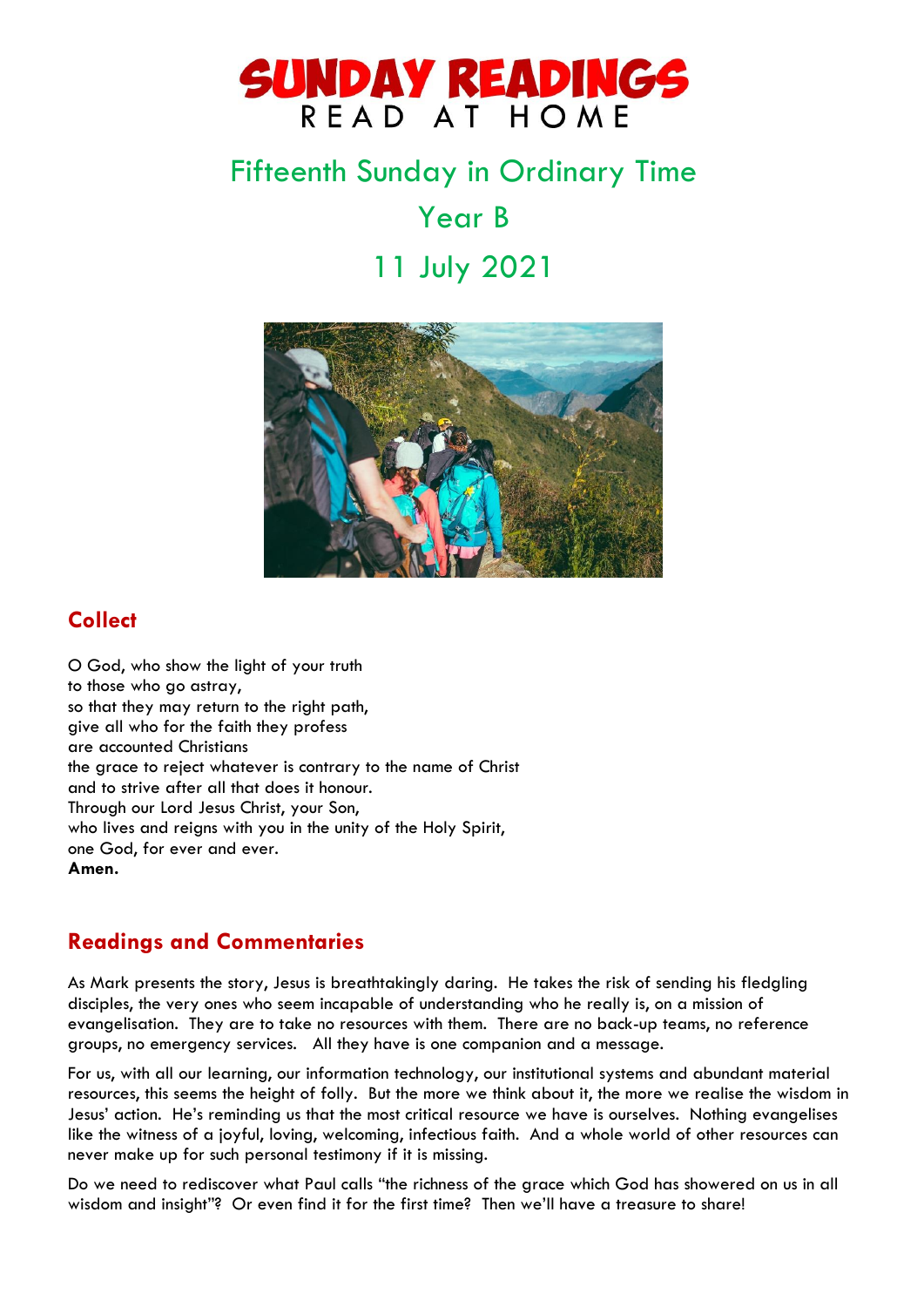#### **A reading from the prophet Amos 7:12–15**

Amaziah, the priest of Bethel, said to Amos, 'Go away, seer; get back to the land of Judah; earn your bread there, do your prophesying there. We want no more prophesying in Bethel; this is the royal sanctuary, the national temple.' 'I was no prophet, neither did I belong to any of the brotherhoods of prophets.' Amos replied to Amaziah, 'I was a shepherd, and looked after sycamores: but it was the Lord who took me from herding the flock, and the Lord who said, "Go, prophesy to my people Israel."'

#### **First Reading**

These few verses from the book of the prophet Amos pick up the theme of last Sunday's first reading and gospel – that prophets who deliver an unwelcome message are sure to be rejected. In this case the one who encounters opposition is Amos, a herdsman and farm labourer from the south sent to prophesy in the northern kingdom.

He is an outsider in several ways. Not only is he an intruder from the south, but he's not a member of the professional class of prophets operating at the national religious shrine of Bethel. Worse still, his mission is to speak God's word of judgement against the royal and priestly establishment of the day, represented by the priest Amaziah and King Jeroboam. Judgement is pronounced on them because of the rampant social injustice of the ruling classes.

The voice of Amaziah is the smug and dismissive voice of the powerful and the privileged. That of Amos is the voice of one who is free to speak his mind because he has nothing to lose. The reading is short but dramatic. It pits the opposing forces against one another quite starkly. The reader has the opportunity to convey the different character of priest and prophet as revealed in this sharp exchange.

#### **Responsorial Psalm Ps 84:9–14**

R. Lord, show us your mercy and love, and grant us your salvation.

I will hear what the Lord God has to say, a voice that speaks of peace, peace for his people. His help is near for those who fear him and his glory will dwell in our land. R.

Mercy and faithfulness have met; justice and peace have embraced. Faithfulness shall spring from the earth and justice look down from heaven. R.

The Lord will make us prosper and our earth shall yield its fruit. Justice shall march before him and peace shall follow his steps. R.

#### **Responsorial Psalm**

The psalm stands in contrast to the first reading. Unlike Amaziah's contempt for Amos and his message, the response and verses express the people's acceptance of God's word, with all the blessings it implies: peace, mercy, justice and fruitfulness. The response establishes the tone of the prayer right from the beginning, and the verses continue in the same spirit of confident trust in God and openness to his gifts.

Psalm 84/85 may have originated as a prayer for deliverance from exile; the verses that are prayed today constitute its second half. Their content and character invite the reader to proclaim them in a spirit of sure faith. The short lines should not be hurried through, but allowed to communicate the assurance they express. Readers will note that in the lectionary the first verse consists of five lines rather than the more usual four.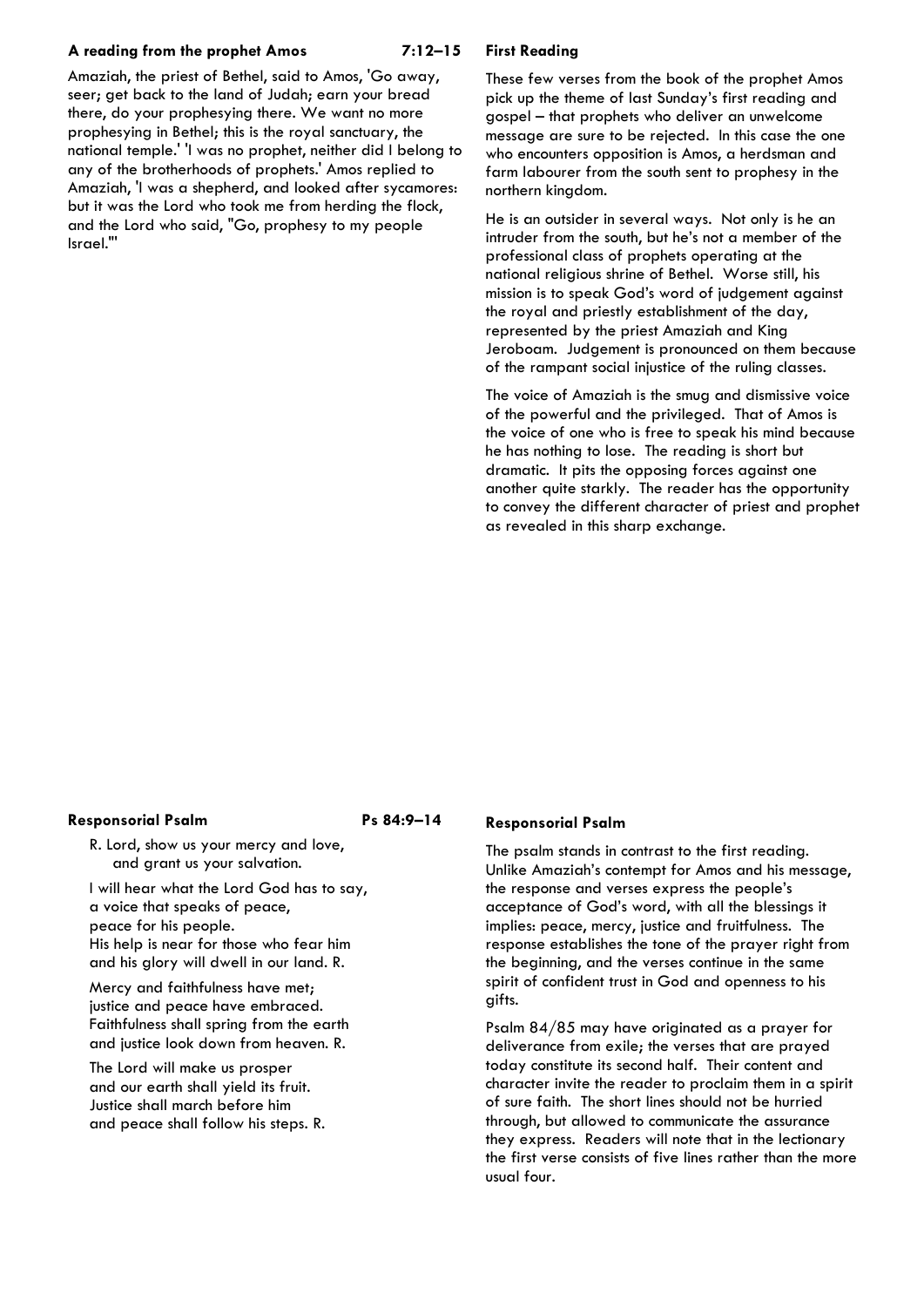### **A reading from the letter of St Paul to the Ephesians 1:3–14**

Blessed be God the Father of our Lord Jesus Christ, who has blessed us with all the spiritual blessings of heaven in Christ.

Before the world was made, he chose us, chose us in Christ,

to be holy and spotless, and to live through love in his presence,

determined that we should become his adopted sons, through Jesus Christ

for his own kind purposes,

to make us praise the glory of his grace,

his free gift to us in the Beloved

in whom, through his blood, we gain our freedom, the forgiveness of our sins.

Such is the richness of the grace

which he has showered on us

in all wisdom and insight.

He has let us know the mystery of his purpose,

the hidden plan he so kindly made in Christ from the beginning

to act upon when the times had run their course to the end: that he would bring everything together under Christ, as head,

everything in the heavens and everything on earth.

**[**And it is in him that we were claimed as God's own, chosen from the beginning,

under the predetermined plan of the one who guides all things

as he decides by his own will;

chosen to be,

for his greater glory,

the people who would put their hopes in Christ before he came.

Now you too, in him,

have heard the message of the truth

and the good news of your salvation,

and have believed it:

and you have been stamped with the seal

of the Holy Spirit of the Promise,

the pledge of our inheritance which brings freedom for those whom God has taken for his own,

to make his glory praised.**]**

**[***Short Form: omit text in brackets.***]**

#### **A reading from the holy Gospel according to Mark 6:7–13**

Jesus summoned the Twelve and began to send them out in pairs giving them authority over the unclean spirits. And he instructed them to take nothing for the journey except a staff - no bread, no haversack, no coppers for their purses. They were to wear sandals, but, he added, 'Do not take a spare tunic.' And he said to them, 'If you enter a house anywhere, stay there until you leave the district. And if any place does not welcome you and people refuse to listen to you, as you walk away shake off the dust from under your feet as a sign to them.' So they set off to preach repentance; and they cast out many devils, and anointed many sick people with oil and cured them.

#### **Second Reading**

Today we read the first of seven passages from the letter to the Ephesians. While the title names this as a letter of Paul, most scholars believe it was written later by a disciple who used Paul's name to give the letter authority. This was common and accepted practice in ancient times. The letter itself yields few clues as to where and when it was written and to whom it was sent. What is clear is that it offers a full and unified account of God's loving purposes for humankind, as they have been made manifest for us in Christ.

The letter's breadth of vision is evident in the text for today, especially in the longer of the two versions presented in the lectionary. It's a pity that the first verses of the letter, conveying Paul's personal introduction and greeting, have been omitted, but it's true that they would have made a lengthy reading even longer.

The reading is in the form of a Jewish prayer of blessing. It is a beautiful exposition of the mystery of the divine love that began before time, came to realisation in Jesus Christ, and will be fulfilled in eternity. But it is also a difficult text to proclaim well. Four of the six sentences are quite long and complicated. It will take all the skill of the reader to engage and inspire the congregation from start to finish.

Careful preparation is crucial. Readers will need to read and re-read the text to distinguish between the core assertion in each sentence (the trunk of the tree) and the additional material which explains or develops the thought (the branches). Then they should read the whole passage aloud several times. It is a solemn confession of faith and praise that should be delivered positively and with confident authority.

#### **Gospel**

Today's passage introduces a new section of Mark's gospel that records the mission of Jesus and the twelve in and beyond Galilee. It reads as though Jesus' rejection by his townsfolk is the spur for going further afield, just as persecution of the first Christians in Jerusalem led in time to the spread of the gospel elsewhere.

Jesus' command to the twelve to take nothing for the journey suggests that they are not being sent far. The mandate he gives them – to preach repentance, to free from demonic possession, and to heal – points both back and forward. It recapitulates the key features of his own ministry up to this point and anticipates the commission the risen Lord will give to the eleven in the last verses of the gospel.

This is the only place in the gospels where reference is made to the practice of anointing the sick; the other key New Testament witness to this ministry is James 5:14.

The mission of the twelve, like that of Jesus, is to bring about the healing of body, mind and spirit by means of preaching, exorcising and anointing. Their capacity to achieve this depends not on the paraphernalia they take with them but on the power of Jesus' word.